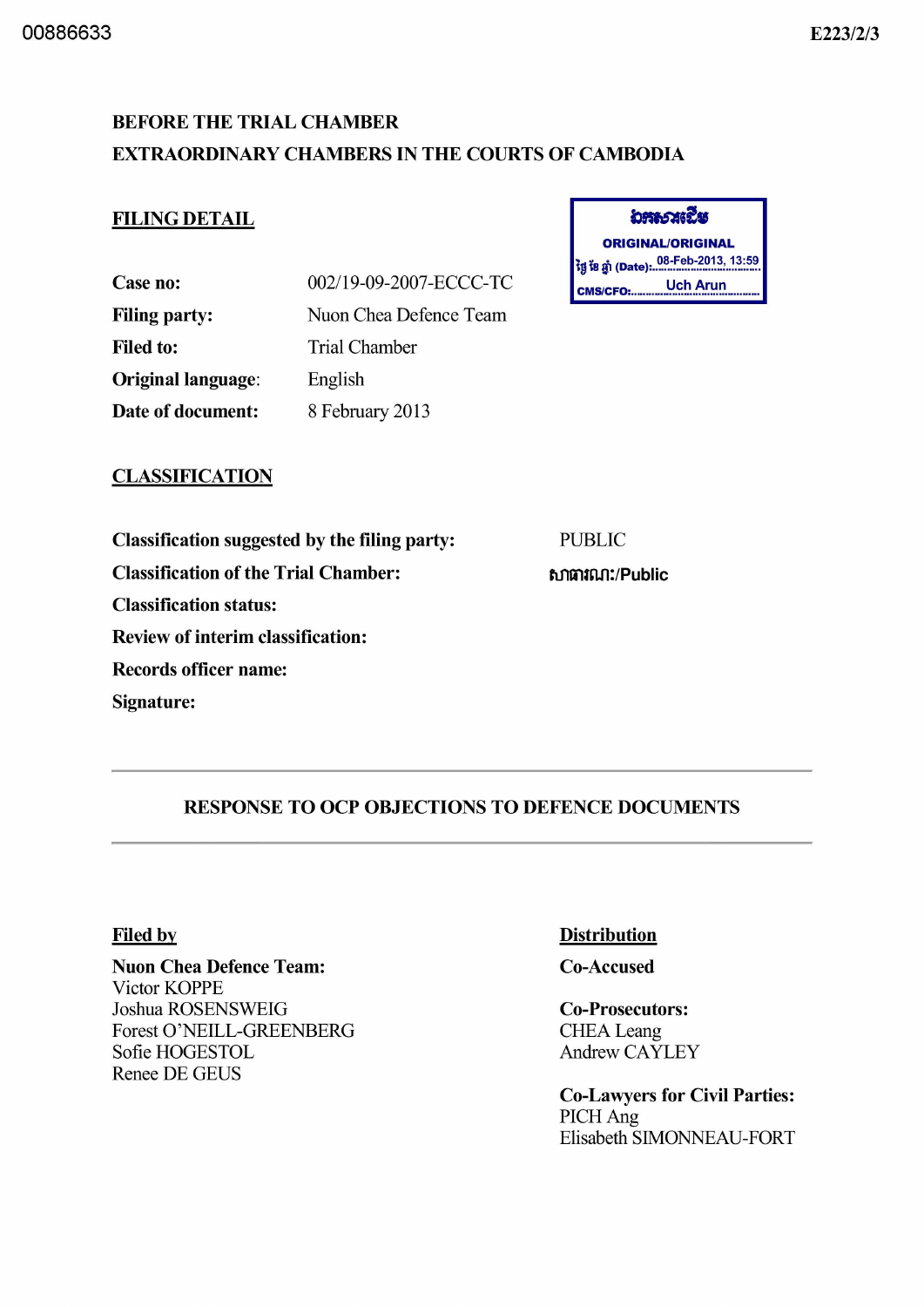002/19-09-2007 -ECCC-TC

Counsel for Nuon Chea ('the Defence') hereby submits this written response to the Co-Prosecutors' oral objection to document  $E131/1/13.11$ , made during the documentation hearing on 21 January 2013. $^2$ 

- l. In January 2012 the Defence requested that several documents be put before the Chamber, including document  $E131/1/13.11$ <sup>3</sup>. The Chamber placed  $E131/1/13.11$  on the case file and indicated that it would later determine if the document satisfied the criteria set out in Internal Rule 87(3), subject to objections from other parties.<sup>4</sup> On 21 January 20l3, the Co-Prosecutors objected to El31/1/l3.11 orally in the course of the Chamber's document admissibility hearing.<sup>5</sup> The Co-Prosecutors alleged that there is no 'direct link' between the information in this document and 'the crimes committed during Democratic Kampuchea', and that the document is therefore irrelevant.<sup>6</sup> On 22 January 2013, the Chamber instructed the parties that the Defence would be entitled to file written submissions concerning the admissibility of documents at issue in the previous day's hearing by 8 February 2013.<sup>7</sup>
- 2. Pursuant to Internal Rule 87(3), material is admissible as evidence if it is (i) not 'irrelevant or repetitious', (ii) possible 'to obtain within a reasonable time', (iii) suitable 'to prove the facts it purports to prove', (iv) 'allowed under the law', and (v) not intended to be frivolous or prolong the proceedings.<sup>8</sup> Document E131/1/13.11 satisfies all these criteria.
- 3. Document El31/1/l3.11 is a People's Republic of Kampuchea ('PRK') Report to the Council of Ministers, on the 'K-5 Construction Plan for Fiscal Year 1987', dated 23 August 1986.<sup>9</sup> As the title suggests, the 10-page report details the 1987 construction

Response to OCP Objection Against Defence Documents 1 of 5

 $\overline{1}$ Document No. E-131/1/13.11, 'The People's Republic of Kampuchea Independence Peace Liberty Happiness', 23 August 1986, ERN 00773822-00773831.

 $\overline{\mathcal{L}}$ *See* Document No. E-1/161.1, 'Transcript of Trial Proceedings', 21 January 2013, ERN 00882521- 00882613, p.20:15-19 and pp. 25:14-26:5.

 $\overline{\mathbf{3}}$ *See* Document No. E-131/1/13.1, 'ANNEX: List of Documents to Be Put Before the Chamber During the First Mini-Trial', 31 January 2012, ERN 00774395-00774403, p. 9 (no. 35).

<sup>4</sup>  *See* Document No. E-190, 'Decision Concerning New Documents and Other Related Issues' 30 Apri12012, ERN 00804367-00804382, para. 37.

<sup>5</sup> *See* Document No. E-1/161.1, 'Transcript of Trial Proceedings', 21 January 2013, ERN 00882521- 00882613, p. 20:15-19 and pp.25:14-26:5.

<sup>6</sup>  *See* Document No. E-1/161.1, 'Transcript of Trial Proceedings', 21 January 2013, ERN 00882521- 00882613, p. 20:15-19.

 $\overline{7}$ *See* Document No. E-1/162.1, 'Transcript of Trial Proceedings', 22 January 2013, ERN 00883761- 00883840, p. 68: 15-20.

 $\,$  8  $\,$ Internal Rule 87(3).

<sup>9</sup>  *See* Document No. E-131/1/13.11, 'The People's Republic of Kampuchea Independence Peace Liberty Happiness', 23 August 1986, ERN 00773822-00773831, p. l.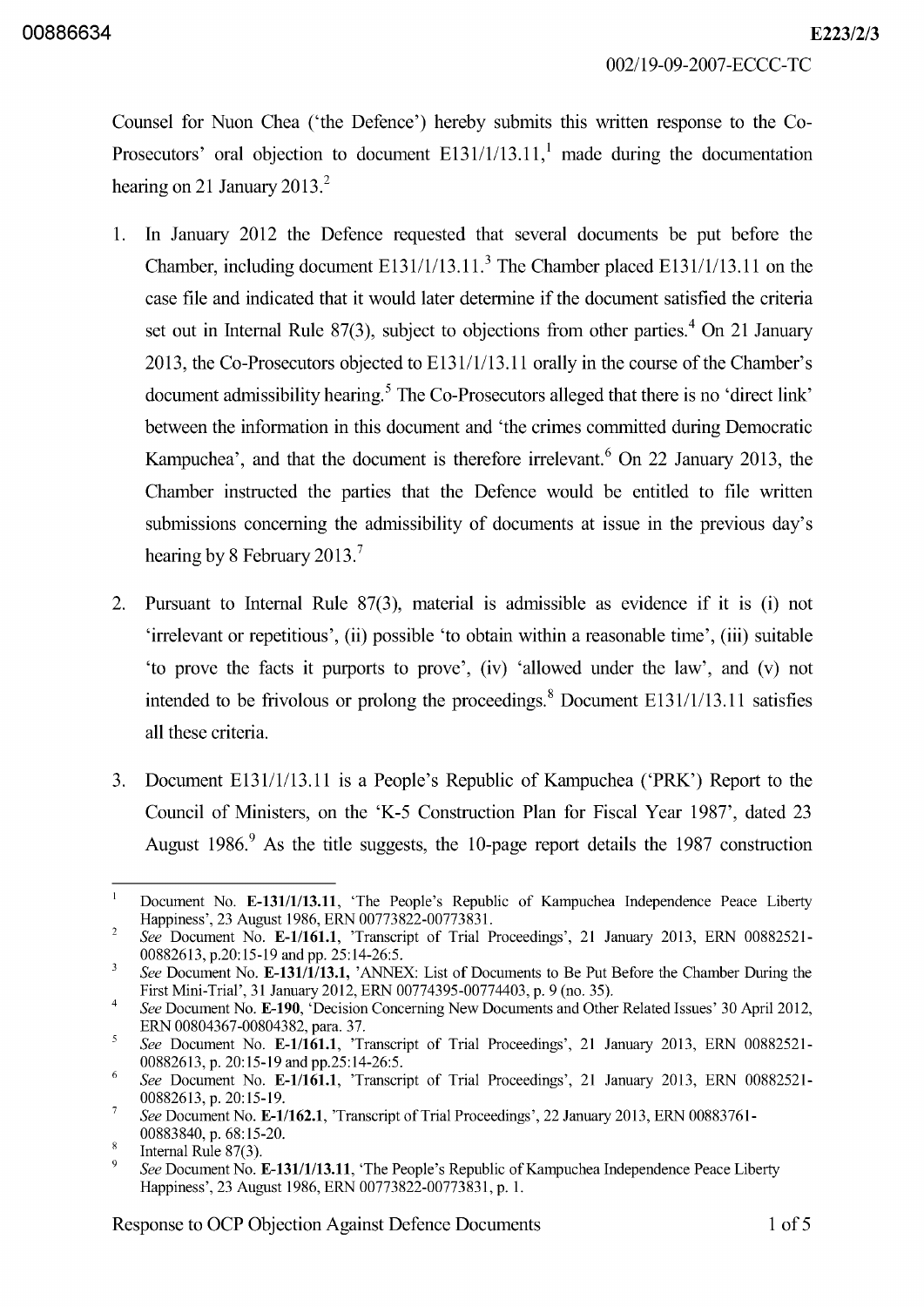plans for the K-5 project, and includes detailed estimates of the number of laborers needed to execute the plan, in addition to descriptions of the structures to be built.<sup>10</sup>

4. The K-5 Plan was a large-scale building project initiated by the PRK that lasted from 1982 to 1988. 11 Hun Chhunly, the author of the book 'The Life of a Physician Under the Khmer Rouge Regime', and who has testified before this Chamber, describes the K-5 Plan in his book as follows:

Another tragic event took place in 1982. It was the infamous Strategic K 5 Plan that was twice longer than the Khmer Rouge time and *took lives of many hundreds of thousands people throughout the country* ... Many laborers died or were injured by stepping on landmines, by work accidents and died from malaria. Battambang Hospital was overcrowded with patients, many of them slept on the floor and the corridors ... One time, in 1984, Battambang Hospital was overcrowded, with patients exceeding one thousand. Health staff had to move to all beds outside and put them under the trees in the hospital yards. Patients slept on the floors, on the corridors and on beds under the trees.<sup>12</sup>

5. In the course of Hun Chhunly's testimony before this Chamber, counsel for Nuon Chea attempted to examine the witness concerning this excerpt. The Chamber disallowed the question on the basis that it concerned events outside the temporal jurisdiction of the ECCC. The following exchange ensued:

MR.PAUW:

In document D140/1/1, which is the demographic expert report by Ewa Tabeau, the following is stated:

"It is unquestionable that the data from the DC-Cam mass grave mapping are an essential source on victims of the Khmer Rouge Regime in Cambodia. Thus using this data for an estimate of victims not only makes a lot of sense but is important and needs to be done. It is unquestionable that a vast majority of victims in the mass graves, if not all, are Khmer Rouge victims." Also in that report, Ewa Tabeau states that she is not aware of any other incident in Cambodian history that caused massive loss of life. So it is clear that she is not familiar with the K-5 episode, which, according to this witness, has caused the life of hundreds of thousands of people. K-5 took place especially around the region of Battambang and for that reason, it is likely that 17 people that died in K-5 or under the K-5 project ended up in mass graves simply because there were hundreds of thousands of them. So it is a relevant question whether this witness knows where these bodies were disposed of, the K-5 victims, simply because we need to know what the source is of these bodies in the mass graves, especially around Battambang. So in this exceptional situation, a question

<sup>&</sup>lt;sup>10</sup> See Document No. **E-131/1/13.11**, 'The People's Republic of Kampuchea Independence Peace Liberty Happiness', 23 August 1986, ERN 00773822-00773831, pp. 7-10.

<sup>11</sup>*See* Document No. D-313/1.2.8, 'The Life of a Physician Under the Khmer Rouge Regime', March 2008, ERN: 00369669-003696820, p. 138.

<sup>&</sup>lt;sup>12</sup> See Document No. **D-313/1.2.8**, 'The Life of a Physician Under the Khmer Rouge Regime', March 2008, ERN: 00369669- 003696820, p. 138-139 (emphasis added).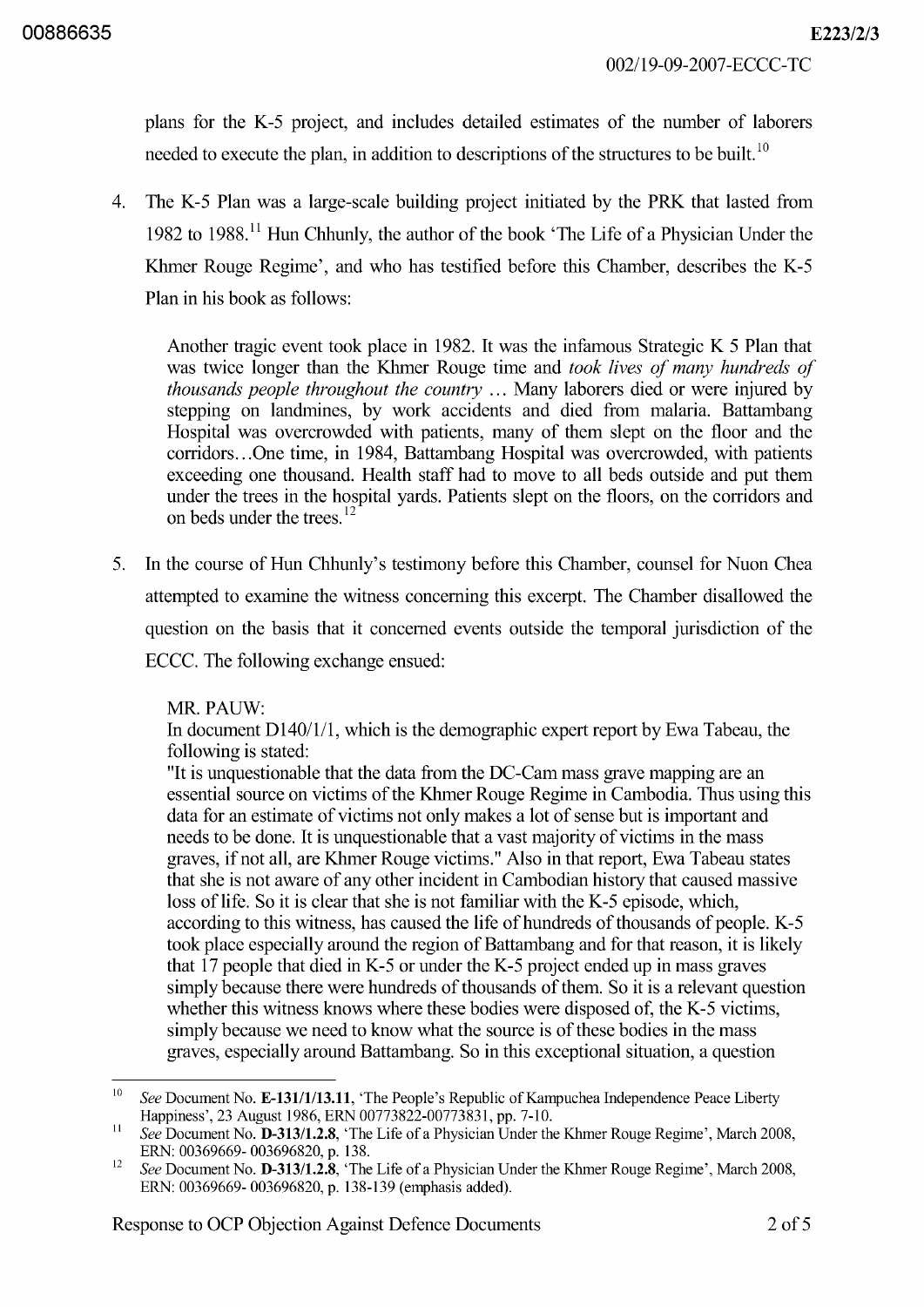outside the temporal jurisdiction of this Court is appropriate simply because it goes to direct evidence. It provides --

#### MR. PRESIDENT:

Witness needs not answer this question because the Defence himself understands it very well and he has also made it clear that it is not within the temporal jurisdiction of the ECCC.

#### MR.PAUW:

But I will ask for a better reason to order than that "it is not in the temporal jurisdiction". I am claiming, the Defence is claiming that hundreds of thousands of victims are not killed by the Khmer Rouge but by the K-5 Plan instead. It's an alternative theory. This witness has valid information. He speaks of hundreds of thousands of people that were killed. It, simply, is relevant and is exculpatory and we need to be allowed to pursue this. And simply pointing at the temporal jurisdiction will not do in this instance, Mr. President, with all due respect.

#### MR. PRESIDENT:

We have listened to your own explanation that, it is outside the temporal jurisdiction of the ECCe. So it is very clear now that it is not relevant. That's why the Chamber advised you not to ask any question that is not within the confines of the current case. And you may put the questions that are within the confines of Case 002/01. Now, the witness is testifying on two aspects; the evacuation as well as the application of local policy. And I made it clear from the outset of the topics of his testimony. So, all parties were advised to put the questions relevant to this topic with the witness in question. So the question you put just now to the witness is beyond the scope of Case 002/01 and, in addition, it also goes out of the topics that the witness before us may have the capacity to testify before the Chamber.

#### MR.PAUW:

Mr. President, I will move on. I will simply, for the record, state that it is within the knowledge of this witness. He has actually written a book about it. And simply being outside the  $-$ 

#### MR. PRESIDENT:

You move on. If you do not have any further questions, you may hand over the floor to the other defence teams. So move on please.

#### BYMR.PAUW:

I will move on to the next topic, as I'm prevented from pursuing this exculpatory line of questions.<sup>13</sup>

6. As counsel argued before the Chamber, the Tabeau Report - which was entered into evidence by the Co-Prosecutors and is currently before the Chamber<sup>14</sup> $-$  is based on an explicit assumption that no mass graves anywhere inside the country are attributable to

<sup>&</sup>lt;sup>13</sup> Document No. E-1/150.1, 'Transcript of Trial Proceedings', 7 December 2012, ERN 00870086-00870205, pp.77:2-79:20.

<sup>&</sup>lt;sup>14</sup> See Document No. E-185/1.3, 'Annex C – Documents Proposed by the Co-Prosecutors', 3 December 2012, ERN 00884447-00884623 ('Tabeau Report'), p. 51.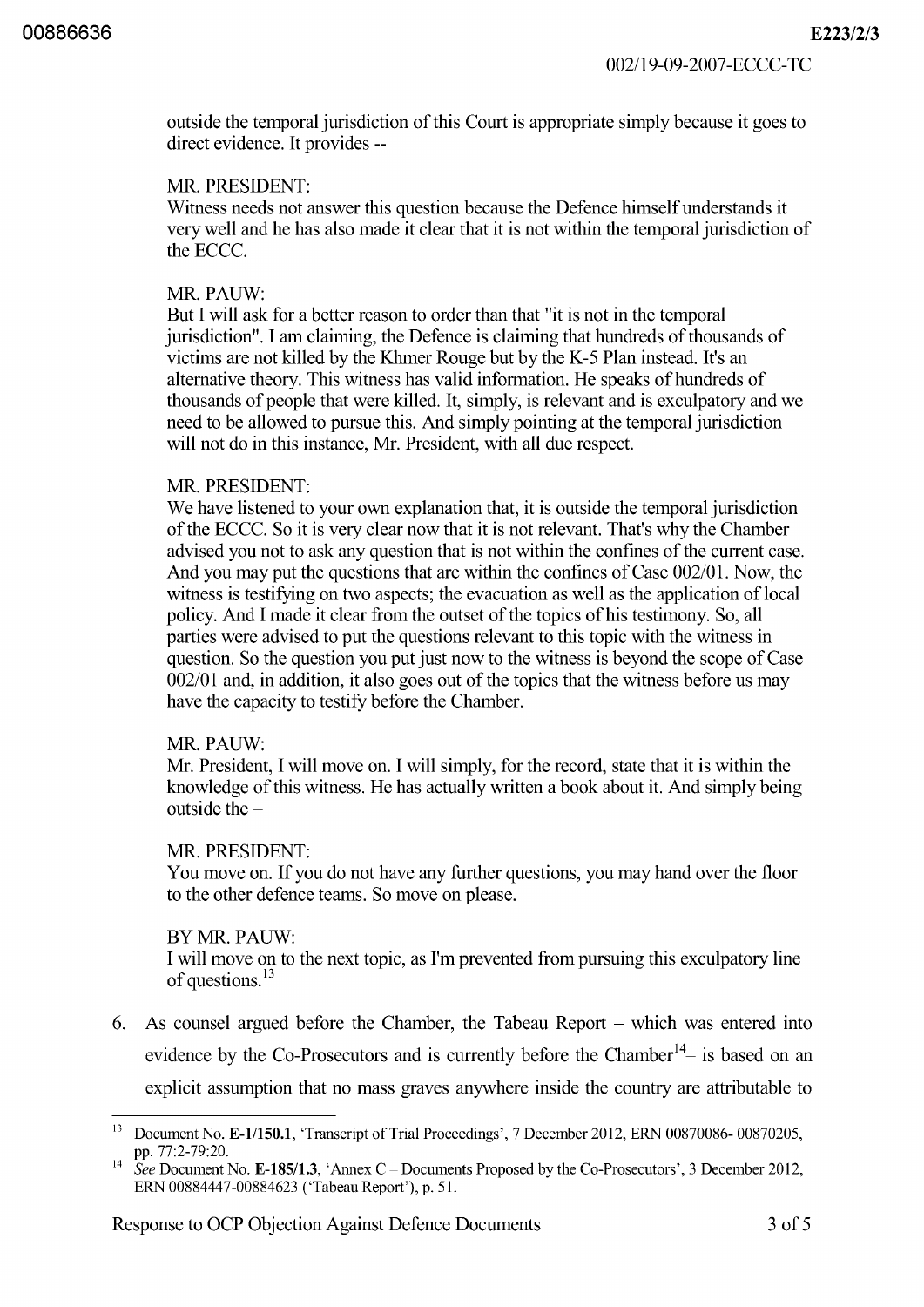002/19-09-2007 -ECCC-TC

any source other than the Khmer Rouge. Indeed, Dr. Tabeau concluded that '[a]ll in all, it is highly unlikely and practically impossible that the mass graves mapped so far and the remains contained in them can be linked with non-Khmer Rouge episodes of the Cambodian history'. 15

- 7. The factual proposition that no mass graves exist in Cambodia which are not linked to the Khmer Rouge is therefore already, at the behest of the Co-Prosecutors, before this Chamber. Any evidence which rebuts or contradicts that proposition is clearly relevant. Dr. Chhunly's book is in evidence before the Chamber<sup>16</sup> and, by tending to prove that mass graves unrelated to the Khmer Rouge do exist in Cambodia, constitutes precisely such rebuttal evidence. Document E131/1/13.11, as a contemporaneous PRK document detailing the construction plan for the K-5 Project, corroborates the existence of K-5 and therefore enhances the probative value of Dr. Chhunly's assertions in that regard.
- 8. The significance of document El31/1/l3.11 is yet greater because, as Dr. Tabeau herself points out, the mass grave mappings on which she relies are not based on any physical or forensic examination of the mass graves they documented.<sup>17</sup> Her conclusion in that regard instead amounts to a bare assumption. Dr. Chhunly's evidence is therefore not only *prima facie* inconsistent with the claims underlying the Tabeau Report, but also compelling in that regard.
- 9. Finally, because the import of document El31/1/l3.11 would be to suggest that fewer persons died during the Khmer Rouge than the Tabeau Report would indicate (possibly, according to Dr. Chhunly, by a measure of hundreds of thousands of persons), it is not only relevant to, but exculpatory in these proceedings.<sup>18</sup>
- 10. Document El31/1/l3.11 meets the criteria set out in 87(3). El31/1/l3.11 is relevant and, as an original document which details facts not yet reflected on the case file, not repetitious. For similar reasons, the document is neither frivolous nor tendered with the intent of prolonging the proceedings, and is suitable 'to prove the facts it purports to prove'. There any no reasons why E131/1/13.11 is otherwise disallowed under the law.

<sup>&</sup>lt;sup>15</sup> See Tabeau Report, p. 17 (of main report).<br><sup>16</sup> See Degwaat Na E **185/1.3** 'Annou C

<sup>16</sup>*See* Document No. *E-185/1.3,* 'Annex C - Documents Proposed by the Co-Prosecutors', 3 December 2012, ERN 00884447-00884623, p. 123.

 $17$  Tabeau Report, p. 12 (of main report).<br> $18$  Arguelly, the question of the precise

<sup>18</sup> Arguably, the question of the precise number of victims during DK is not strictly relevant to Case 002/01. On that assumption, however, the Tabeau Report itself is irrelevant. If the Tabeau Report is admissible, it must also be the case that evidence which directly contradicts it is admissible.